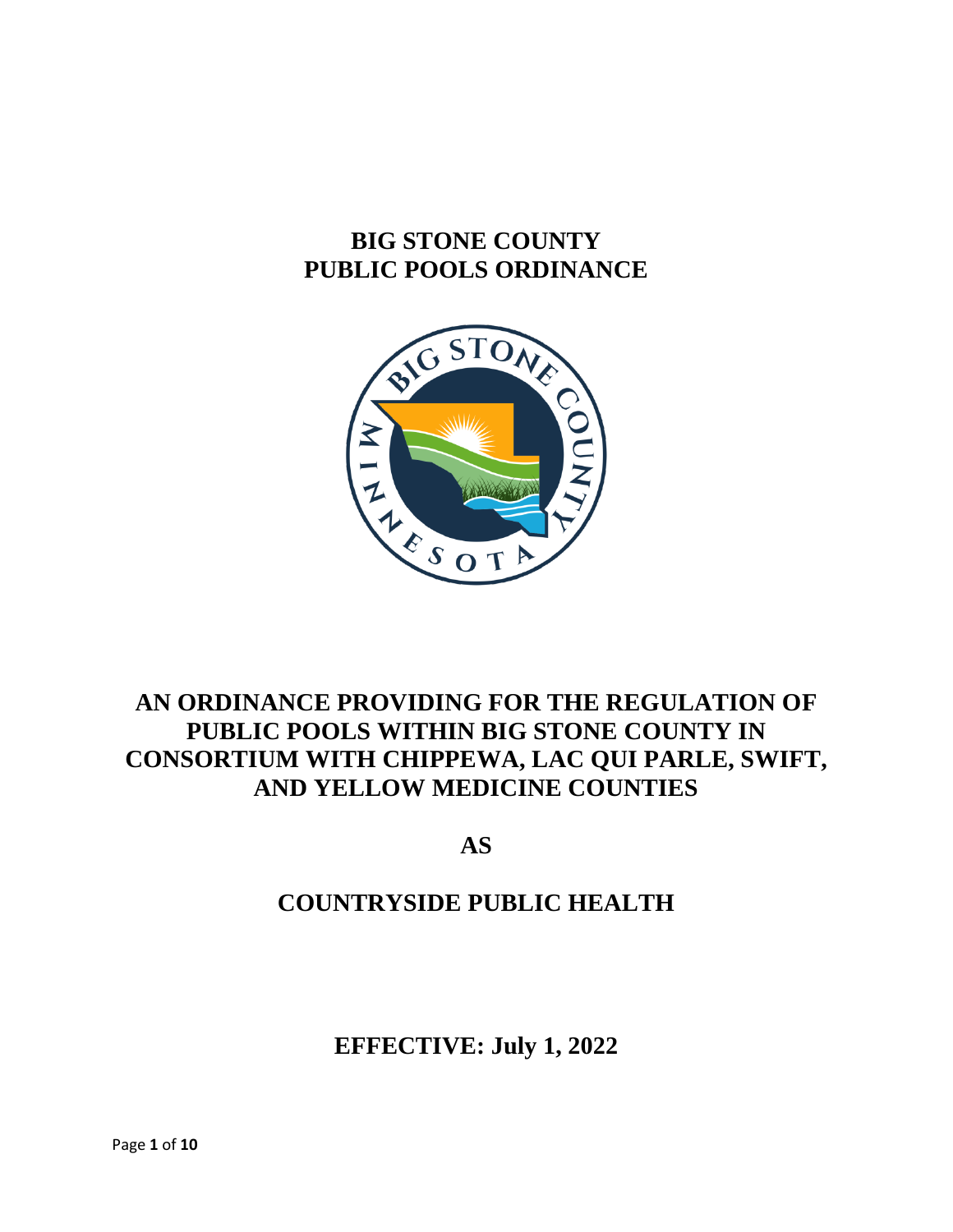## **INDEX**

| Section I           | <b>General Provisions</b>                 |
|---------------------|-------------------------------------------|
| Section II          | <b>Definitions</b>                        |
| Section III         | Public Pool Standards                     |
| <b>Section IV</b>   | Embargo, Condemnation, and Tagging        |
| Section V           | <b>Plan Review of Future Construction</b> |
| <b>Section VI</b>   | Licenses                                  |
| <b>Section VII</b>  | <b>Repeal of Previous Ordinance</b>       |
| <b>Section VIII</b> | <b>Effective Date</b>                     |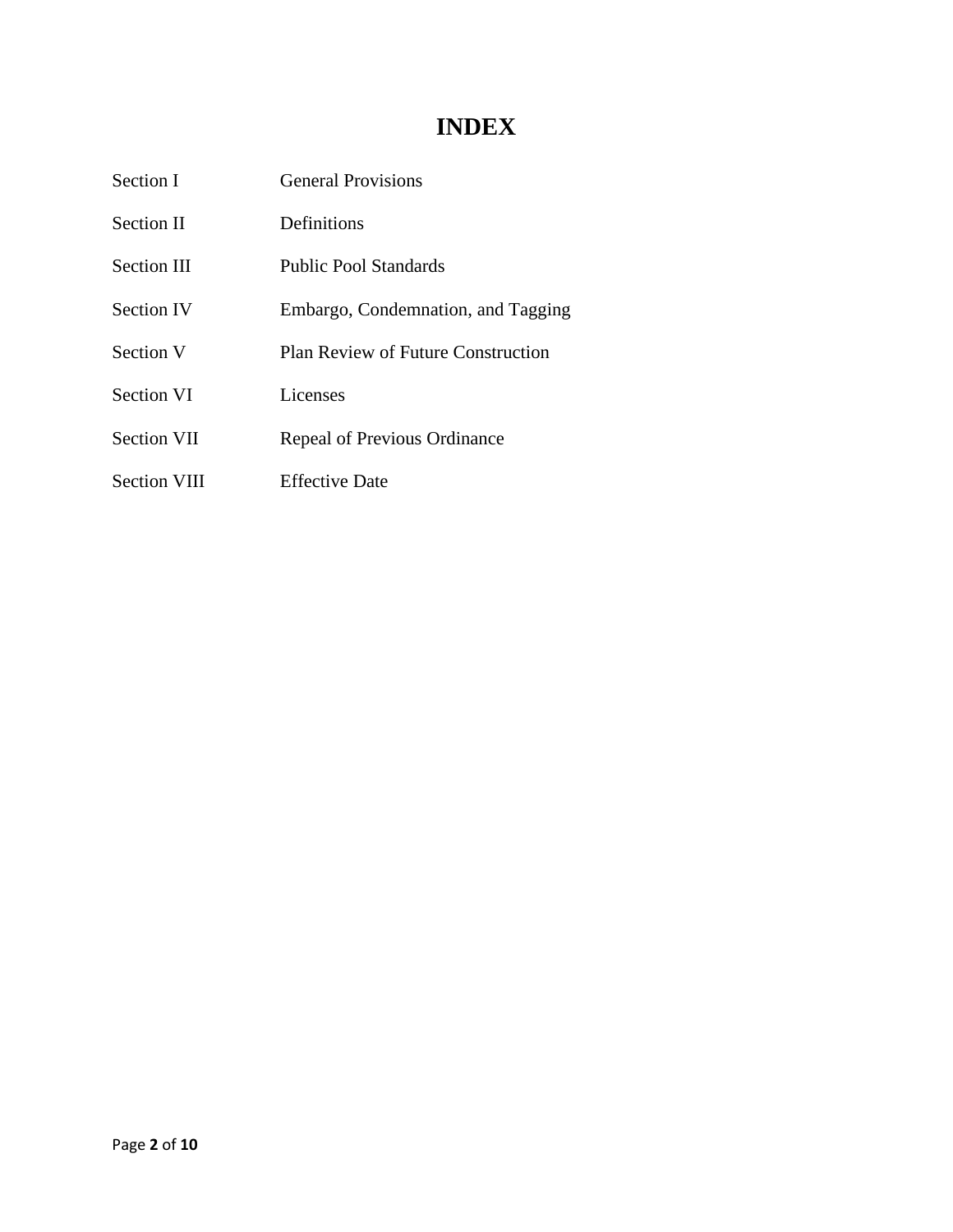### THE COUNTY BOARD OF COMMISSIONERS OF BIG STONE COUNTY DOES HEREBY ORDAIN AS FOLLOWS:

## **SECTION I – GENERAL PROVISIONS**

- 1.1 Purpose. To protect and provide for the public health, safety, and general welfare of the county of Big Stone by licensing and inspecting public pools, regulating their operation and maintenance, and providing for the enforcement of the regulations herein throughout the county.
- 1.2 Legal Authority. Countryside Public Health is a joint powers board of health organized under Minnesota Statutes Section 145A.03 and Minnesota Statutes Section 471.59 by Big Stone, Chippewa, Lac Qui Parle, Swift, and Yellow Medicine Counties. This ordinance is enacted pursuant to Minnesota Statutes Section 145A.05 and Minnesota Statutes Section 471.59 under which county boards may adopt ordinances to regulate actual or potential threats to the public health and is related to a delegation of authority by the Minnesota Commissioner of Health to Countryside Public Health under Minnesota Statutes Section 145A.07, Subd. 1, for the licensing, inspection, reporting, and enforcement duties authorized under Minnesota Laws Chapter 144 relating to rules and standards for public pools. Countryside Community Health Board is authorized to enforce this ordinance.
- 1.3 Jurisdiction. This ordinance shall be applicable in Big Stone County to all public pools as defined in Minnesota Statute 144.1222, and all amendments or additions thereto.
- 1.4 Compatibility. Where the conditions imposed by any provision of this ordinance are less restrictive than comparable conditions imposed by any other provision of this ordinance or any other applicable law, ordinance, rule or regulation, the provision which establishes the higher standards for the promotion of the public health, safety, and general welfare shall prevail.
- 1.5 Severability. The provisions of this ordinance shall be severable. Should any section, paragraph, sentence, clause, phrase or portion of this ordinance be declared invalid for any reason, the remainder of said ordinance shall not be affected thereby.

## **SECTION II – DEFINITIONS**

The following definitions shall apply in the interpretation and the enforcement of this ordinance:

- 2.1 Board means Countryside Public Health (CPH) Community Health Board acting as the Board of Health under the provisions of Minnesota Statute Chapter 145A, and all amendments or additions thereto.
- 2.2 Environmental Health Department means the Countryside Public Health (CPH) Community Health Board and its Environmental Health staff or their designee.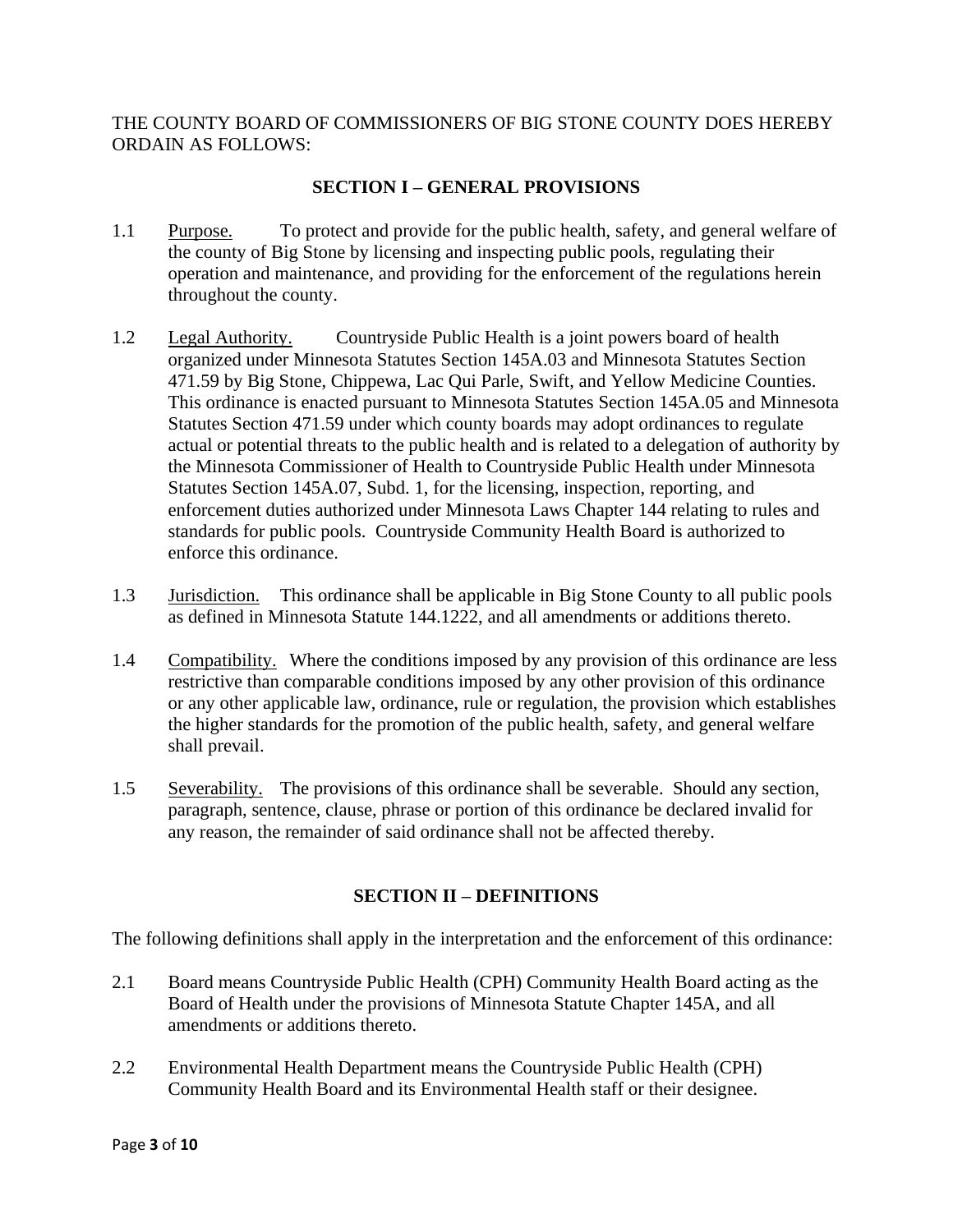- 2.3 Notice means a written instrument delivered personally, mailed to the last known address of the responsible party entitled to notice, or posting the notice at the entry to the establishment.
- 2.4 Mail means a mailing by United States First Class Mail with return receipt requested directed to the recipient's last known address. A return of such mailing for any purpose shall not void the notice.

### **SECTION III – PUBLIC POOL STANDARDS**

3.1 All public pools within Big Stone County shall comply with the standards for public pools as set forth in Minnesota Statute 144.1222 and in Minnesota Rules 4717.0150 through 4717.3970 and all amendments or additions thereto. Specifically, Minnesota Statutes 144.1222 and Minnesota Rules 4717.0150 through 4717.3970, inclusive, and amendments or additions, are hereby incorporated herein by reference and made a part of this ordinance; except Minnesota Rule 4717.0310 and Rule 4717.0450. Any reference to the Commissioner shall mean the Countryside Public Health (CPH) Community Health Board and its designated agents, as may be delegated.

#### **SECTION IV – EMBARGO, CONDEMNATION, AND TAGGING**

4.1 The Environmental Health Department staff or their designee may condemn and cause to be removed, embargo, and/or tag any item deemed to be in violation of this ordinance.

#### **SECTION V – PLAN REVIEW OF FUTURE CONSTRUCTION**

5.1 The Commissioner of the Minnesota Department of Health has jurisdiction over pool construction. When a public pool in Big Stone County licensed or to be licensed under the provisions of this ordinance, is hereafter constructed or remodeled, the entity shall submit to the Commissioner of the Minnesota Department of Health all required specifications and materials.

#### **SECTION VI – LICENSES**

6.1 Licenses Needed. It shall be unlawful for any person to operate a public pool within Big Stone County without a valid license issued by the Environmental Health Department. Issuance and retention of a license is dependent upon compliance with the requirements of this ordinance. Licenses are specific to each public pool and are not transferable. The license must be posted at the pool. The regular license shall run on a calendar year from January  $1<sup>st</sup>$  to December  $31<sup>st</sup>$  of that year. For seasonal public pools a license shall run from May 1st to the next April 30<sup>th</sup>. The school license year shall run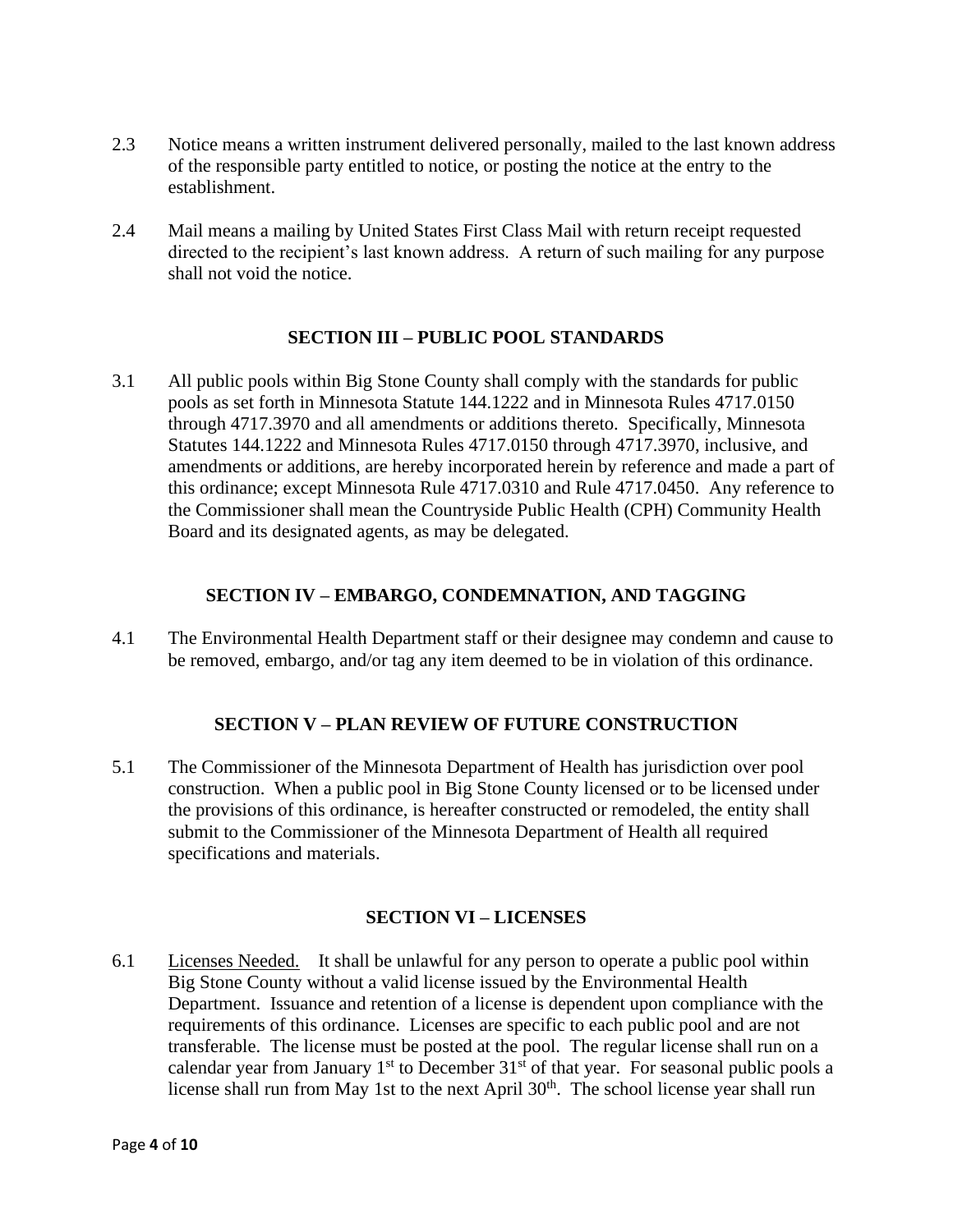from July  $1<sup>st</sup>$  to the next June  $30<sup>th</sup>$ . Licenses expire at 11:59 p.m. on the last day the license is in effect.

- 6.2 Application for License.
	- A. Any person desiring to operate a public pool shall make a written application on forms provided by the Environmental Health Department.
	- B. Such application shall include: The applicant's full name and address and whether such applicant is an individual, firm, partnership or corporation; the location and description of the public pool; and a signature of the applicant or applicants. The Environmental Health Department may require such additional information as it may find necessary.
	- C. Application for a new public pool and the appropriate license fee shall be submitted to the Environmental Health Department at least ten (10) days prior to the desired date of operation.
	- D. Renewal applications and the appropriate license fee shall be submitted to the Environmental Health Department on or before the expiration date of the current year's license. Penalties shall not accrue until after expiration of the current year's license.
	- E. Operation of a public pool without a license is a violation of this ordinance.
	- F. Countryside Community Health Board is authorized to collect annual license fees and all other related fees. The amount of the annual license fee, any penalties or other fees required shall be specified by resolution of the Countryside Community Health Board and may be adjusted from time to time as the Board deems appropriate. Fees paid shall be retained by the Community Health Board regardless of whether there is approval or denial of the license.
	- G. If an application is made for the calendar year whereby the license begins on or after October  $1<sup>st</sup>$  of that year, the license fee for new applicants or new operators shall be one-half of the appropriate annual license fees, plus any penalty which may be required. The provision for one-half of the license fee shall apply to any new applicant or licensee applying on or after February 1<sup>st</sup> for seasonal licenses or on or after April 1<sup>st</sup> for school year licenses.

#### 6.3 Inspection and Correction.

A. The Environmental Health Department shall classify establishments by risk category and inspect public pools to assure compliance with the requirements of this ordinance at a frequency defined in Minnesota Statute 157.20 and all amendments or additions thereto.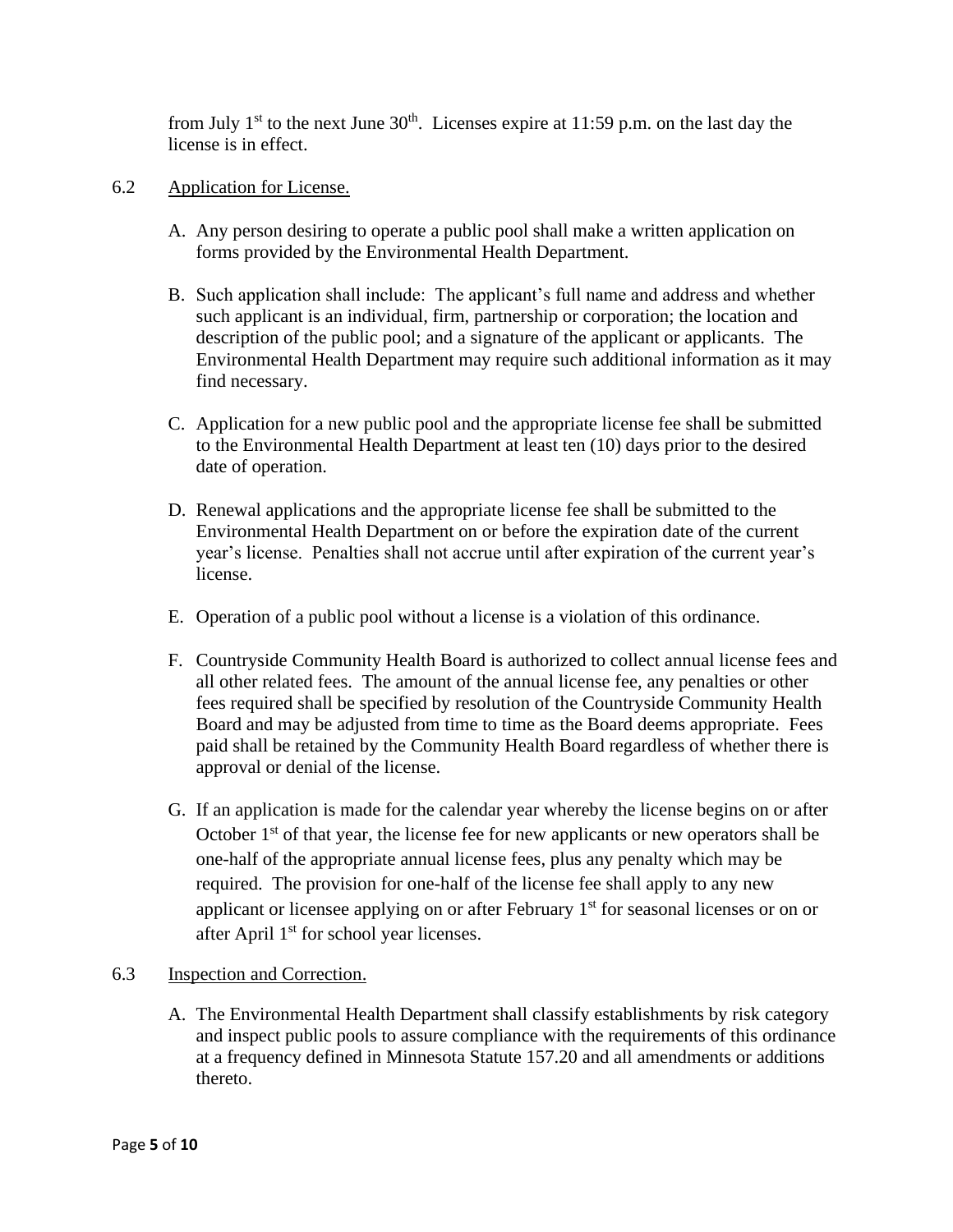- B. The person or entity operating a public pool shall, upon request of the Environmental Health Department, and after proper identification, permit access to all areas of the public pool for inspection. Further, the operator shall provide such documents and records required to ensure compliance with the provisions of this ordinance.
- C. Further, operators shall furnish or permit sampling, free of charge, samples which may be needed by the Environmental Health Department for laboratory analysis.
- D. Whenever an inspection of a public pool is made, the findings shall be recorded on an inspection report form. One copy shall be provided to the operator of the public pool. The inspection report is a public document and shall be available to the public unless the report is a part of a pending litigation, or unless there are scheduled follow up inspections.
- E. The inspection report form shall specify a specific and reasonable period of time for correction of the violation, EXCEPT certain violations may require immediate action or suspension of operations of the public pool as public safety may require.

#### 6.4 Suspension of License.

- A. Licenses may be suspended temporarily by the Environmental Health Department staff or their designee, at any time for:
	- 1. Failure by the holder to comply with the requirements of the ordinance.
	- 2. Failure to timely comply with any notice requiring corrective action.
	- 3. Failure to comply with Minnesota Statue 144.1222 and Minnesota Rules 4717.0150 through 4717.3970, and as amended, and any additions thereto.
- B. A license holder or operator shall be provided notice that the license has been suspended and that an opportunity for a hearing before the Appeals Board will be provided if a written request for an appeal is filed timely with the Environmental Health Department.
- C. Notwithstanding the other provisions of this ordinance, whenever the Environmental Health Department staff or their designee find conditions in the operation of the public pool which, in their judgment, may constitute a substantial hazard to the public health, a written notice to the license holder/operator may be issued citing such condition(s) specifying corrective action to be taken and the time period within which such action must be completed. If deemed necessary, such order shall state that the license is immediately suspended and may require that public pool operations be immediately discontinued and persons affected by such action may obtain review of this action by filing a written petition for appeal with the Environmental Health Department.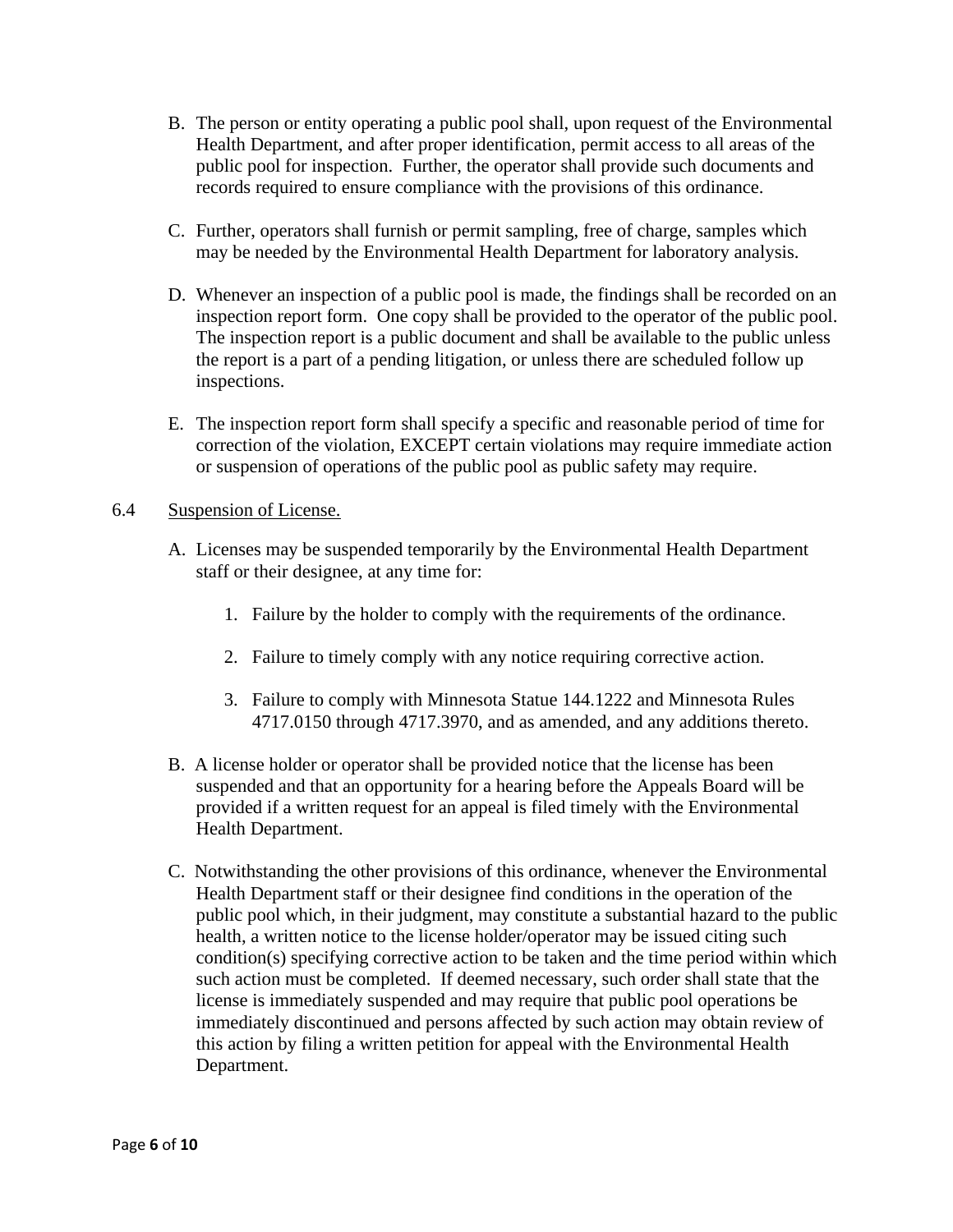- D. Any person whose license has been suspended may, at any time, make an application for reinspection for the purpose of reinstatement of the license. The application for reinspection shall be in writing and include a summary of the applicant's remedial action and that the condition(s) causing suspension of license have been corrected. Within ten (10) days following receipt of the application, the Environmental Health Department staff or their designee shall make a reinspection. If the applicant is in compliance with the requirements of the ordinance, the license shall be reinstated.
- 6.5 Revocation of License. For serious or repeated violations of any of the requirements of this ordinance, the license may be permanently revoked. Prior to such action, the Environmental Health Department staff shall notify the license holder in writing advising that the license shall be permanently revoked five (5) days after the issuance of said notice. The license holder shall be advised at the same time that a hearing before the Appeals Board will be provided if a written request for appeal is filed with the Environmental Health Department.

#### 6.6 Appeals.

- A. An appeal may be brought under the provisions of this section to address any objection to the enforcement of this ordinance.
- B. Any affected person may pursue an appeal where the enforcement of a provision of this ordinance causes undue hardship or is believed to be unreasonable, impractical or not feasible.
- C. Appeals shall be presided over by an Appeals Board.
- D. The membership of the Appeals Board shall consist of the Chairperson of the Countryside Public Health Board, a County Commissioner, the Countryside Public Health Administrator, and the Environmental Health Department staff for Countryside Public Health. Any of these members may designate an alternate to serve on the Appeals Board.
- E. The Appeals Board shall be chaired by the Chairperson of the Countryside Public Health Board.
- F. The Appeals Board shall have the power to affirm, reverse or modify the enforcement action of Countryside Public Health, its departments and its agents.
- G. An Appeal shall be commenced by a request to the Appeals Board for a hearing. Such requests shall be filed with the Countryside Public Health Office in Benson, Minnesota. The request shall be in the form of a written petition and shall set forth a statement of the issues. Said petition shall be filed within thirty (30) days after the enforcement issue arises.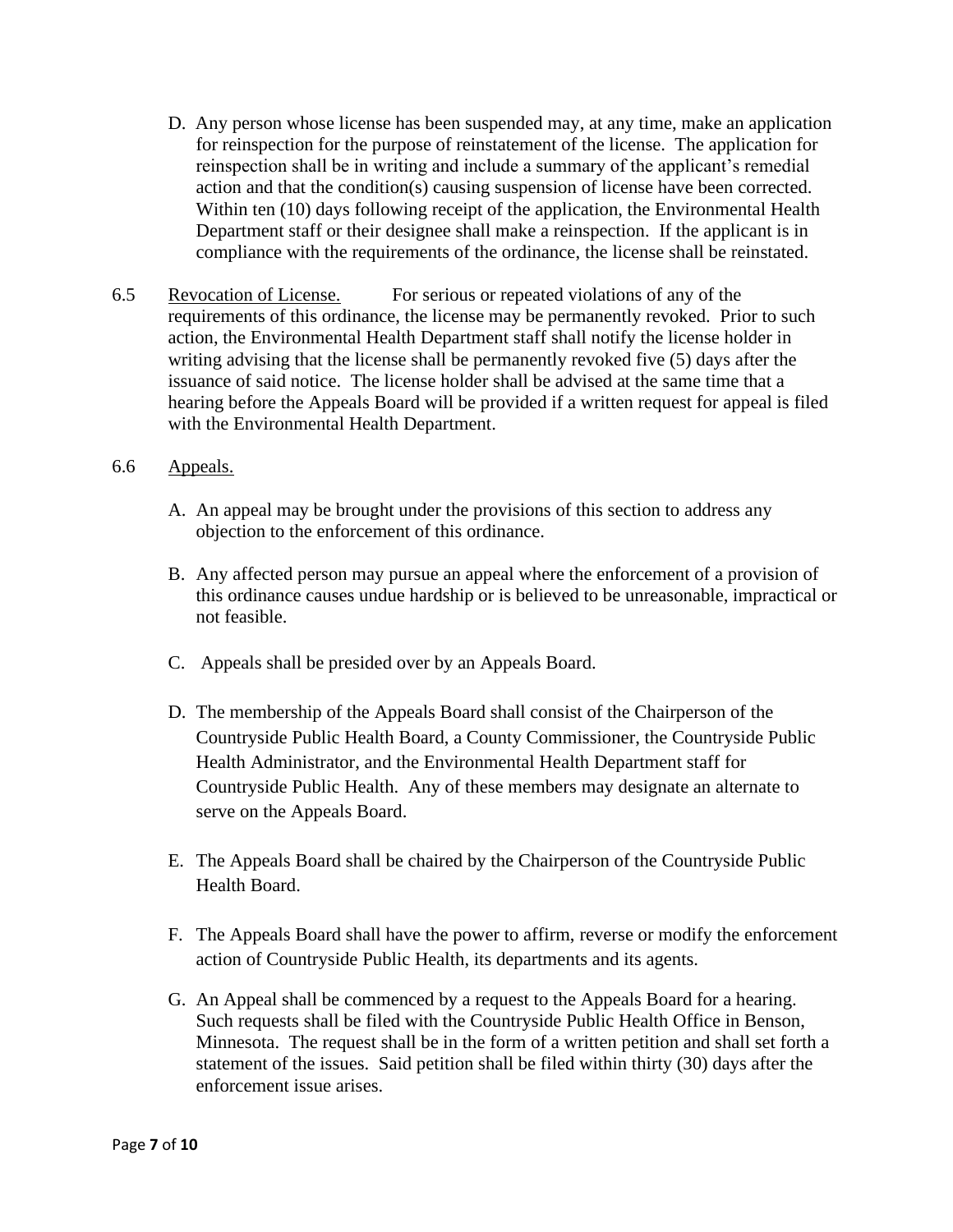- H. A hearing shall be held within ten (10) days after the date on which the appeal was filed. The Chairperson of the Appeals Board may postpone the date of the hearing for a reasonable time if, in the chairperson's judgment, a good and sufficient reason exists for such postponement.
- I. Countryside Public Health shall provide five (5) days written notice of the hearing to the appellant.
- J. At the hearing, Countryside Public Health shall present a detailed, written statement of findings supporting the decision of Countryside Public Health. The appellant, their agent, or attorney shall then be given an opportunity to show cause why the enforcement action taken by Countryside Public Health should be reversed or modified. The hearing may be continued if, in the chairperson's judgment, due process requires or other good and sufficient reason exists for such continuance.
- K. The Appeals Board shall render its decision in the form of findings and conclusions set forth in writing within three (3) days after the close of the hearing. A copy of the decision of the Appeals Board shall be served by mail or in person on the appellant/designee. Any person aggrieved by the decision of the Appeals Board may seek relief therefrom in any court of competent jurisdiction as provided by the laws of this State.
- L. A recording may be made of any hearing before the Appeals Board and if so, it shall be retained in the office of Countryside Public Health for a period of not less than one (1) year after the close of the hearing. All written records relating to an appeal shall likewise be retained in the office of Countryside Public Health for a period of not less than one (1) year after the close of the hearing.
- M. The terms of any notice served pursuant to the provisions of this ordinance shall become final if a written petition for a hearing is not filed with the Environmental Health Department within ten (10) days after the date of mailing.

#### 6.7 Enforcement.

- A. Nothing herein shall limit the ability to seek release in district court in an action to enjoin violations of this ordinance.
- B. Injunctive actions shall be conducted by the county attorney or other designee.
- C. No person shall make a false statement in a document required to be submitted under the provisions hereof.
- D. Each day that a violation exists shall constitute a separate offense.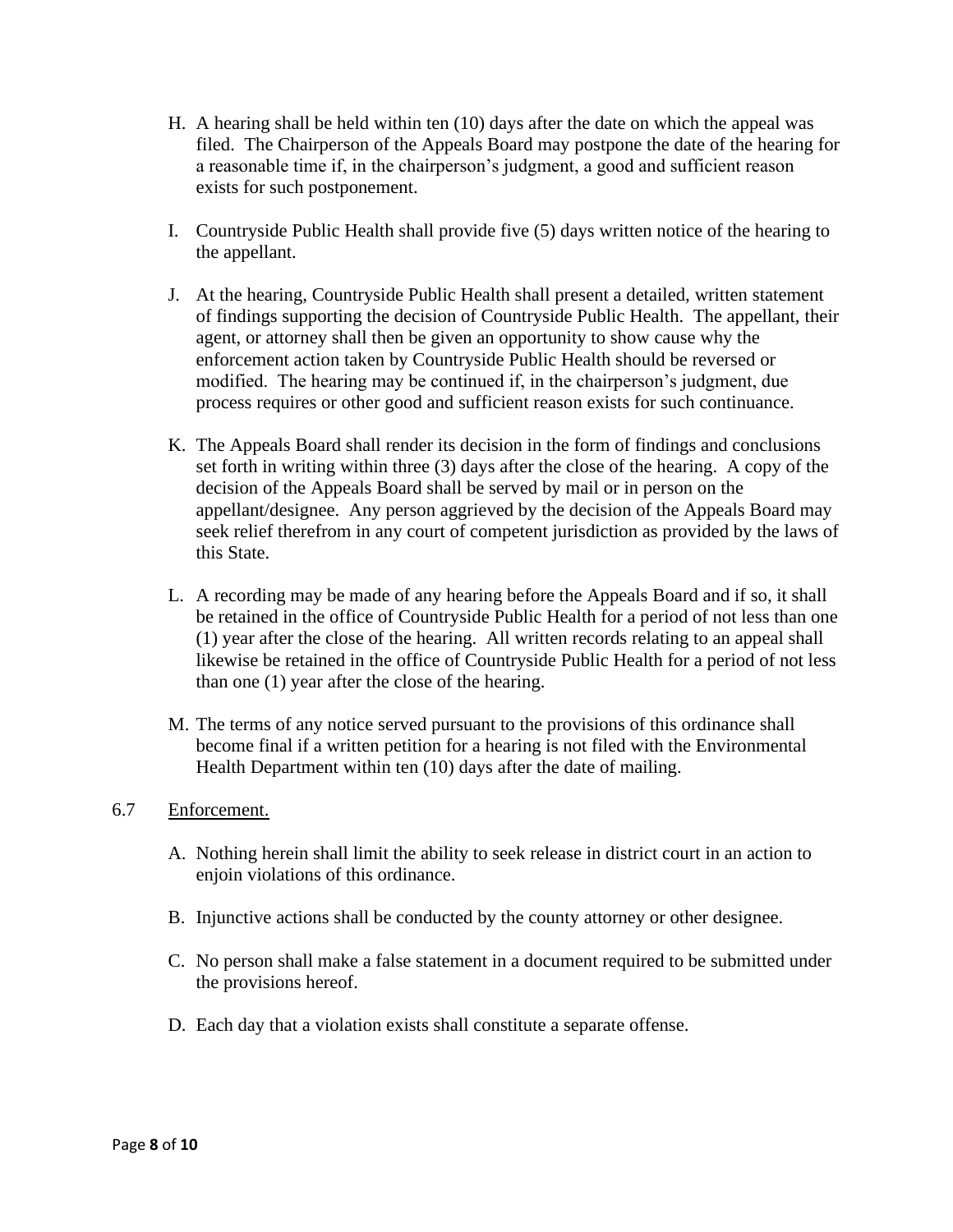- E. Administrative Enforcement.
	- 1. The use of administrative citations and the imposition of civil penalties is a legitimate and necessary alternative method of enforcement. This method of enforcement is in addition to any other legal remedy that may be pursued for ordinance violations.
	- 2. A violation of a provision of this ordinance may be subject to an administrative citation and civil penalties.
	- 3. The Countryside Public Health Community Health Board may adopt by resolution a schedule of fines for offenses initiated by administrative citation. Said schedule shall be modified by said Board as it deems appropriate.
	- 4. The Environmental Health Department staff may issue a written administrative citation upon belief that a violation of this ordinance has occurred. The citation must be delivered in person or by mail to the person responsible for the violation. The citation must state the nature of the offense, the name of the issuing officer, the amount of the fine, and the manner of paying the fine.
	- 5. The person responsible for the violation shall pay the fine within thirty (30) days after issuance of the citation. Payment of the fine constitutes admission of the violation. A late payment of ten percent (10%) of the fine amount may be imposed.
	- 6. Administrative enforcement shall be conducted by the Environmental Health Department or its designee.
	- 7. Appeal from a citation shall be made in accordance with the appeal provisions provided hereinabove.
	- 8. Upon a failure to pay an administrative fine noted above within the above said 30 days, the citation may be dismissed and Countryside Public Health may refer the violation to prosecuting attorney for criminal prosecution.
- F. Criminal Enforcement.
	- 1. Criminal prosecution shall be conducted by the county attorney, for the county where the enforcement is to take place.